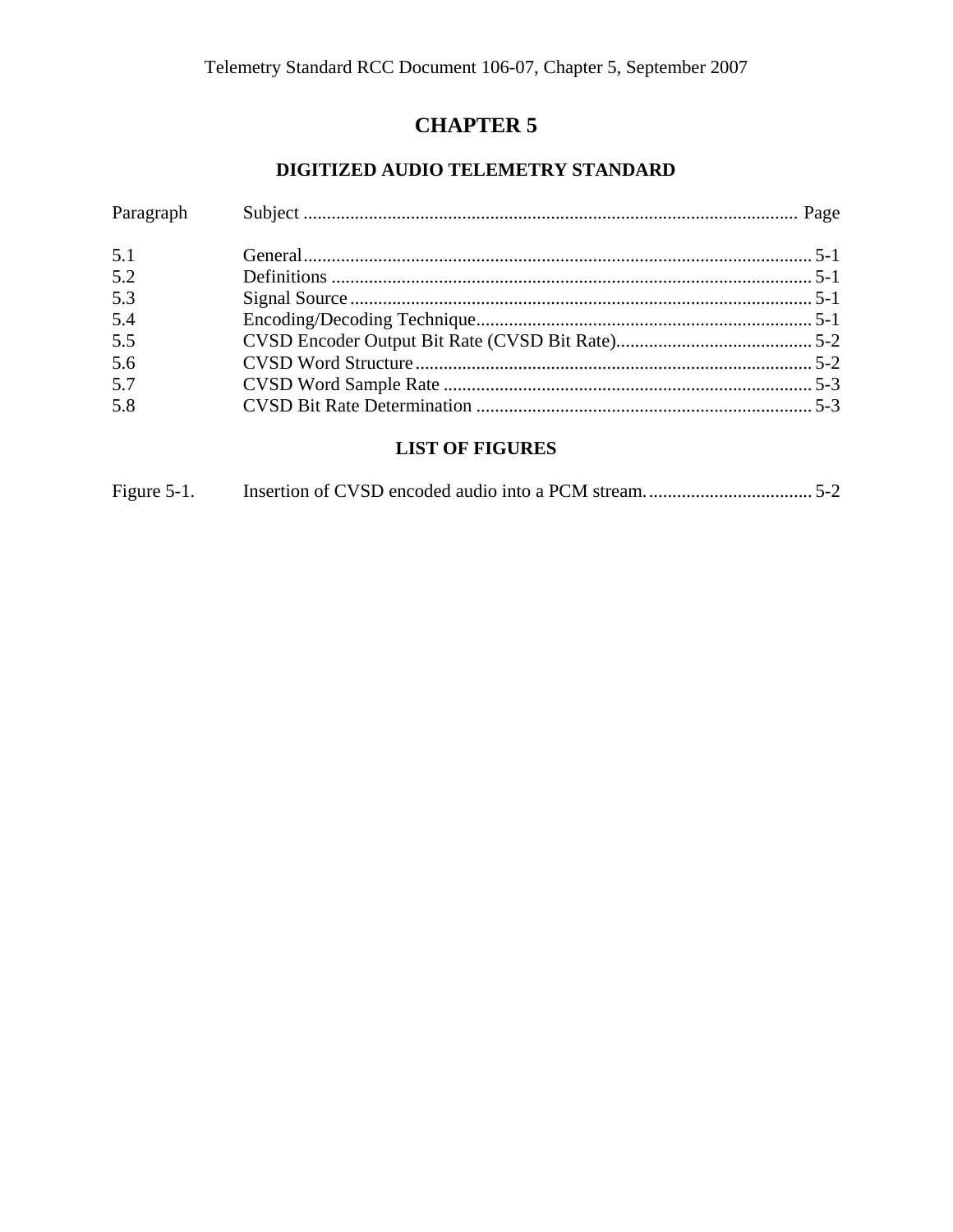This page intentionally left blank.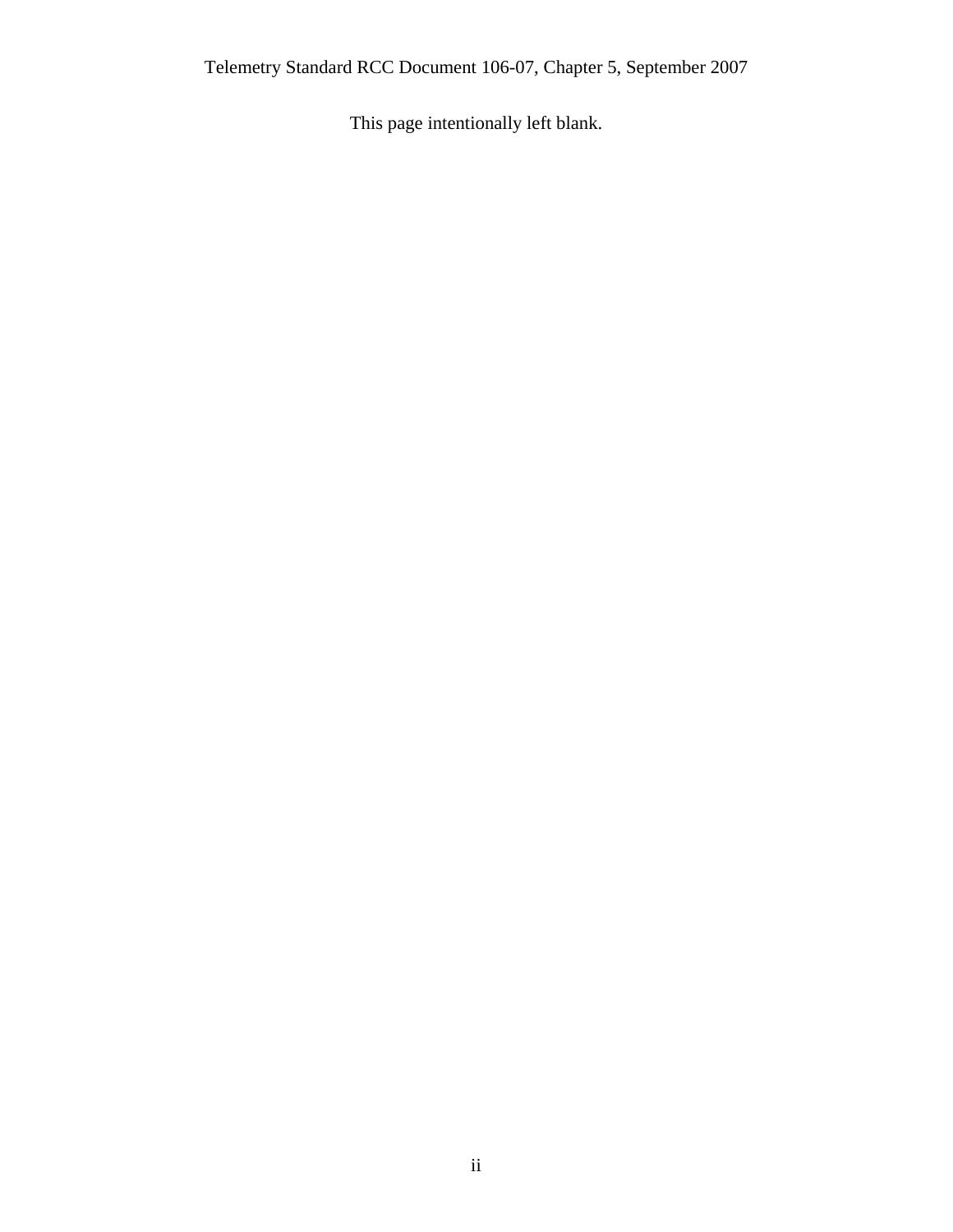### **CHAPTER 5**

### **DIGITIZED AUDIO TELEMETRY STANDARD**

#### <span id="page-2-0"></span>**5.1 General**

 This chapter defines continuous variable slope delta (CVSD) modulation as the standard for digitizing audio and addresses the method of inserting CVSD encoded audio into a PCM stream. Additional information and recommendations are provided in Appendix F, Continuous Variable Slope Delta Modulation. Appendix F was extracted from the applicable sections of MIL-STD-188-113.

#### **5.2 Definitions**

For the purpose of this standard, the following definitions apply.

5.2.1 Band-Limited Audio. An audio signal (typically consisting of voice, tones, and sounds) that is limited to a subset of the audio spectrum. For most aircraft audio applications, the spectrum between 100 and 2300 hertz is adequate.

5.2.2 Continuous Variable Slope Delta Modulation. The CVSD modulation is a method of digitizing a band-limited audio signal. The CVSD modulator is, in essence, a 1-bit analog-todigital converter. The output of this 1-bit encoder is a serial bit stream, where each bit represents an incremental increase or decrease in signal amplitude and is determined as a function of recent sample history.

#### **5.3 Signal Source**

 The signal to be encoded shall be a band-limited audio signal. The source of this signal may be varied. Some examples are microphones, communication systems, and tones from warning systems. This standard applies to audio signals only.

#### **5.4 Encoding/Decoding Technique**

The technique to encode and decode the band-limited audio signal is CVSD modulation. This technique is to be implemented in accordance with Appendix F.

 A CVSD converter consists of an encoder-decoder pair. The decoder is connected in a feedback path. The encoder receives a band-limited audio signal and compares it to the analog output of the decoder. The result of the comparison is a serial string of "ones" and "zeros." Each bit indicates that the band-limited audio sample's amplitude is above or below the decoded signal. When a run of three identical bits is encountered, the slope of the generated analog approximation is increased in its respective direction until the identical string of bits is broken. The CVSD decoder performs the inverse operation of the encoder and regenerates the audio signal.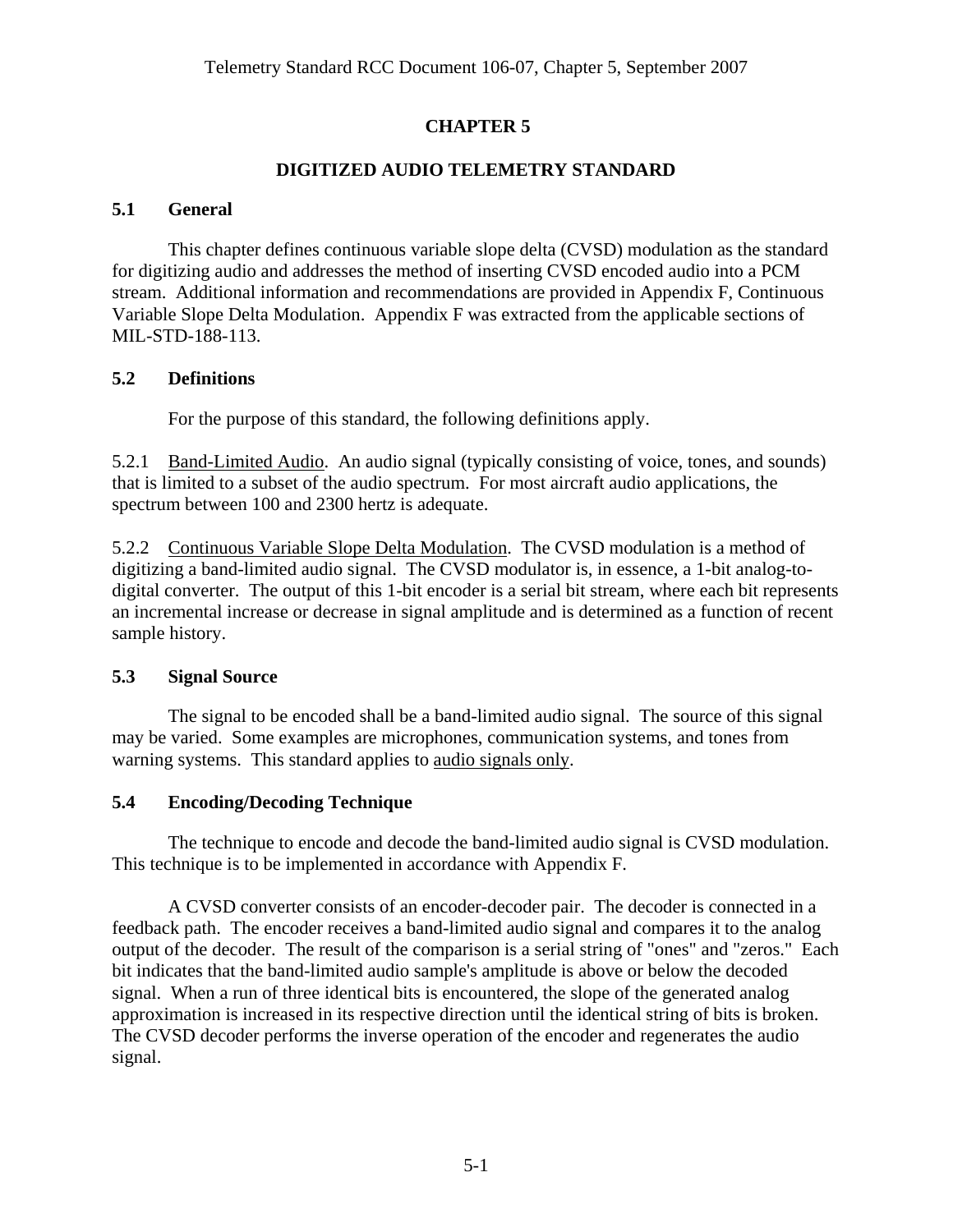<span id="page-3-1"></span><span id="page-3-0"></span>

### **5.5 CVSD Encoder Output Bit Rate (CVSD Bit Rate)**

 The CVSD bit rate for encoding the band-limited audio signal is a function of the desired audio quality and the PCM format characteristics. The minimum and maximum CVSD bit rates will not be specified.

 Appendix F contains performance criteria for the CVSD encoder and decoder when operated at 16 or 32 kilobits/second.

#### **5.6 CVSD Word Structure**

 The digitized audio signal from the CVSD encoder's serial output shall be inserted into the PCM stream as shown in Figure 5-1. The most significant bit (MSB) shall be the most stale sample (first in). The least significant bit (LSB) shall be the most recent sample (last in).



Figure 5-1. Insertion of CVSD encoded audio into a PCM stream.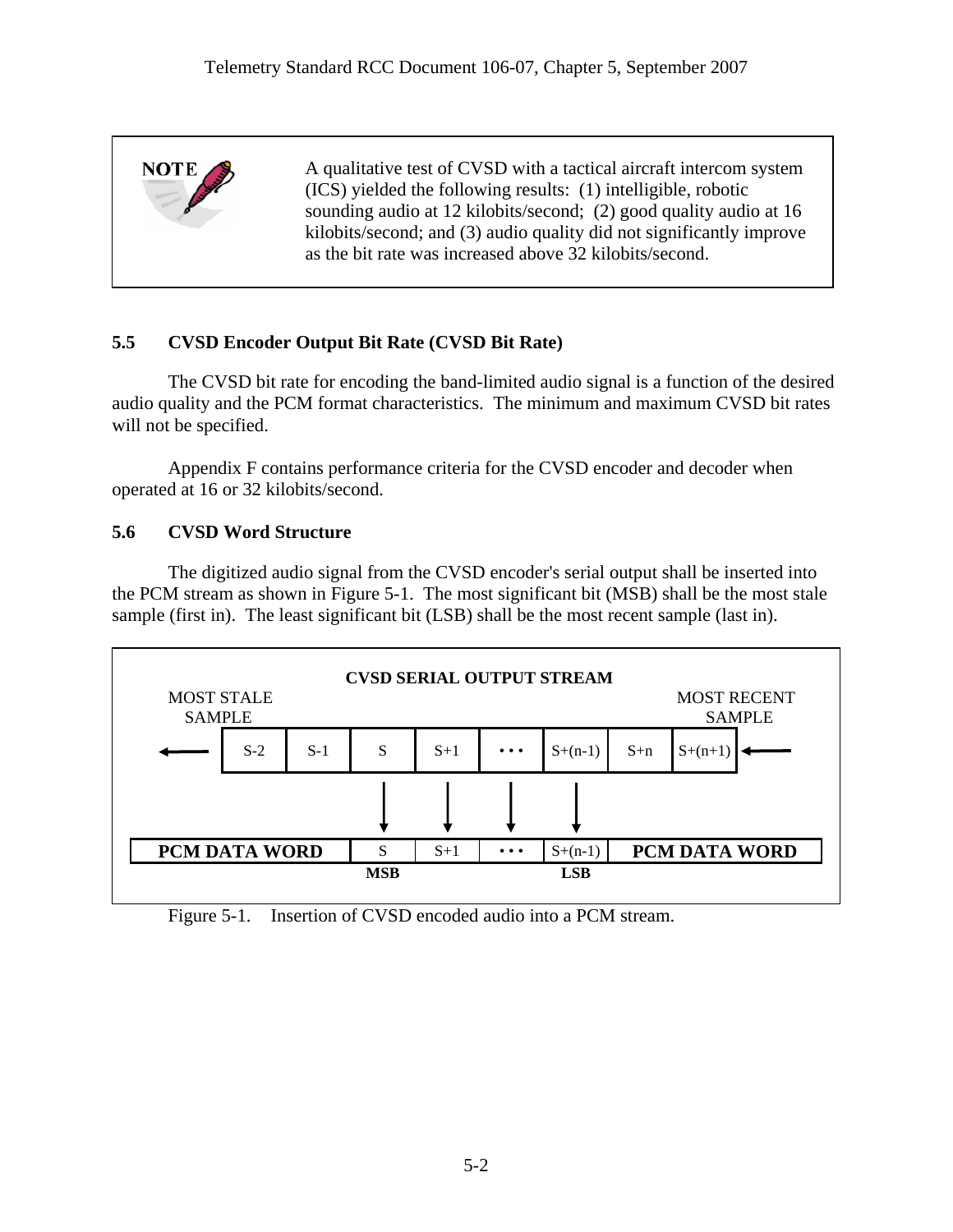#### <span id="page-4-0"></span>**5.7 CVSD Word Sample Rate**

 The CVSD word sample rate is dependent on the minimum desired CVSD bit rate, the PCM word length, and the PCM word sample rate. Once the CVSD word sample rate is determined, the actual CVSD bit rate can be calculated. The decoder must be run at the same CVSD bit rate as the encoder.



Because of the nature of CVSD encoding, over and under sampling of the CVSD output will have unpredictable results.



#### **5.8 CVSD Bit Rate Determination**

 The following discussion provides a procedure for determining the CVSD bit rate based on the desired minimum CVSD bit rate and information given in the host PCM format. Note that this procedure assumes the CVSD words are inserted in a class I PCM format with constant word widths and are not subcommutated. The CVSD bit rate can be obtained by multiplying the minor frame rate by the number of times the CVSD words appear in the minor frame by the word width used for the CVSD words in the minor frame. This relationship is expressed in equation (5-1).

CVSD BIT RATE = MINOR FRAME RATE • #CVSD WORDS PER MINOR FRAME • WORD WIDTH (5-1)

 Knowing the details on the host PCM format, equation (5-1) contains two unknowns: CVSD BIT RATE and #CVSD WORDS PER MINOR FRAME. One of these unknowns must be chosen by the user, then the other one can be calculated. The recommended procedure is to choose the desired (target value) CVSD bit rate and solve equation (5-1) for #CVSD WORDS PER MINOR FRAME. This relationship is expressed in equation (5-2).

```
#CVSD WORDS PER MINOR FRAME calculated = \frac{\text{DESIRED CVSD BIT RATE}}{\text{MINOR FRAME RATE} \cdot \text{WORD WIDTH}} (5-2)
```
Next, round up (if required) the result of equation (5-2) to the nearest integer. To satisfy the evenly spaced recommendation, round up (if required) to the nearest integer that divides evenly into the number of PCM words per minor frame.

 Finally, for either case, substitute the result of equation (5-2) back into equation (5-1) to determine the actual CVSD bit rate. To illustrate this procedure, consider the following numerical example for determining the CVSD bit rate. An existing PCM format has the characteristics: